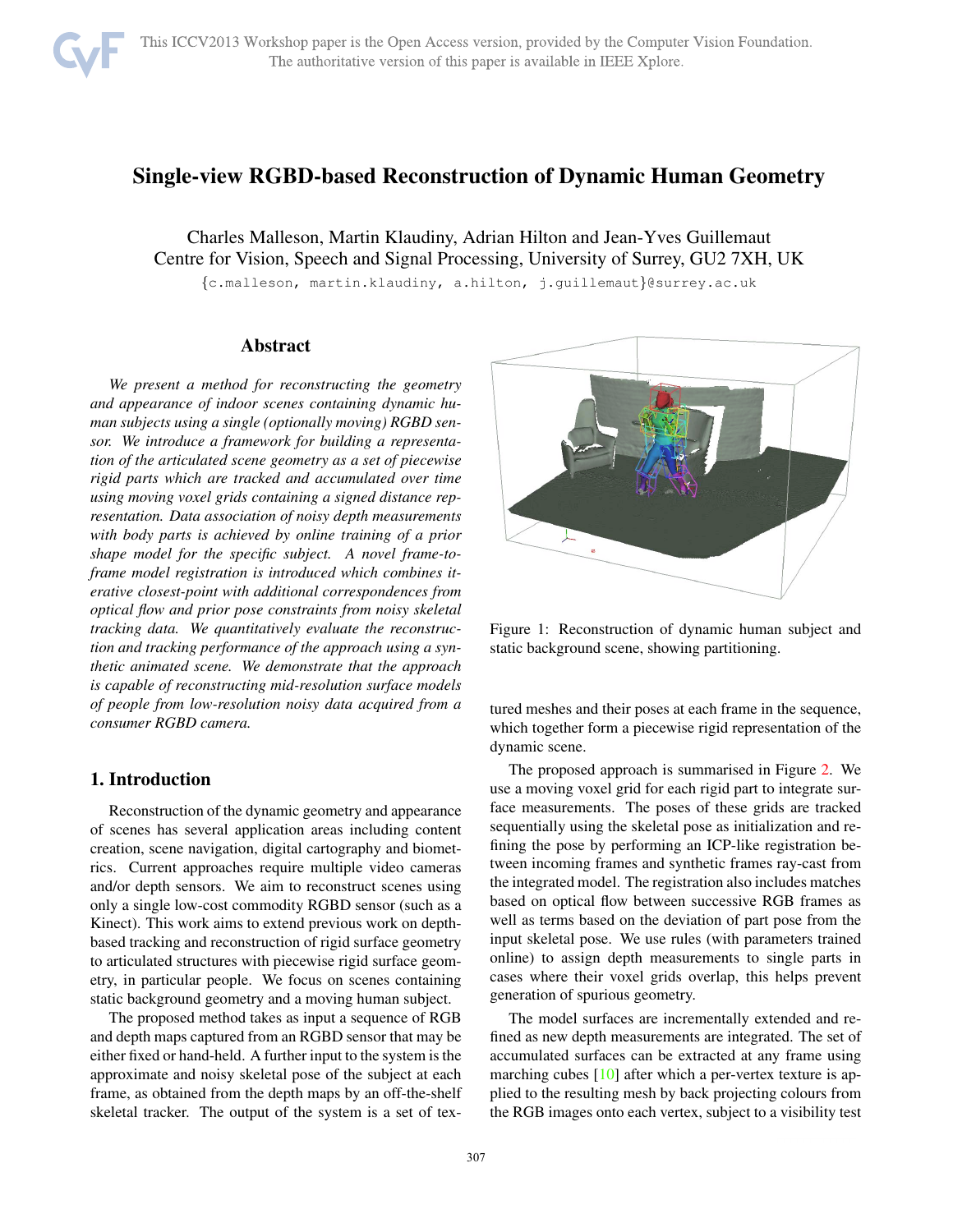with all parts. These meshes together with the sequence of sensor and part poses allow the reconstructed dynamic sequence to be played back. The resulting 3D geometry is more complete and less noisy than the raw 2.5D geometry contained in each input depth map.

## 1.1. Previous work

The KinectFusion system [12] produces models of rigid scenes from a Kinect depth sensor using truncated signed distance function (TSDF) [7] measurement integration and point-to-plane ICP registration between incoming depth frames and the synthetic depth frames ray-cast from the TSDF model. GPU parallelization allows KinectFusion to run at video-rates. In this work we build on this approach to allow reconstruction of piece-wise rigid scenes using the additional input of a tracked skeletal pose.

In [4], three depth sensors are used to automatically derive articulation constraints and reconstruct motion and geometry, while [15] use three Kinects to perform articulated tracking with prior laser-scanned models of the subjects. In this work we use only a single sensor view, and use no prior surface scans.

Iterative closest point (ICP) algorithms have been widely used for the alignment of point clouds, typically using the sum of squared point-to-point [2] or point-to-plane [5] distances between matched points, where the point matches are re-estimated at each iteration. These registration algorithms tend to work best on geometry that has enough implicit features to constrain the transforms. In the registration of human parts, there are typically at least two degrees of freedom which are not well constrained by their geometry (consider an upper/lower limb which could rotate about its axis and translate along its axis without affecting the closest point error). This motivates the need for additional constraints in the registration cost function. Image assisted depth map registration has been proposed in [14], where optical flow on luminance images is used to obtain point correspondences. We combine optical flow correspondences and point-to-point error, with point-to-plane distances and skeletal pose constraints.

The ICP framework has been extended to articulated bodies [13], [8]. Such approaches are unsuitable for this application where we assume noisy skeletal input where joint positions may differ from the true joint positions by several cm, and bone lengths are not maintained. We therefore use the skeleton tracking as an additional data term in per-part registration rather than enforcing articulation as a hard constraint.



Figure 2: Overview of the proposed reconstruction system. The core registration/integration cycle is in bold.

# 2. Registration and model integration

#### 2.1. Problem statement

A single moving RGBD sensor is used to capture a scene containing static background geometry and a moving human subject. Using the captured depth maps, RGB images and approximate skeletal tracking as input, we aim to track the sensor and simultaneously build a piecewise rigid model of the dynamic human subject without using any prescanned surface models.

### 2.2. Summary of approach

We treat the background scene as a static object fixed in the global reference frame, and the human body as a piecewise rigid set of surface parts associated with a hierarchical articulated skeleton. We use the TSDF to integrate depth measurements into models. The TSDF is an intermediate volumetric representation which allows incremental building and de-noising of surface models as new measurements are added. TSDFs are well suited to integration of surface measurements of general rigid scenes where shape and topology are unknown. We extend the TSDF representation to integrate observations of both the static background and piecewise rigid parts of the foreground.

The moving RGBD camera pose is estimated using point-to-plane ICP between input depth maps and background TSDF model. This strategy is shown in [12] to be less susceptible to drift than raw frame-to-frame ICP. To increase the robustness of this camera pose estimation approach we also use point-to-point terms obtained via optical flow on the RGB images.

Because the subject is moving during the capture, we also need to track the parts over time. One of the main difficulties with using ICP for this is that the parts typically occupy a relatively small portion of the frame (compared to a static background) and therefore provide far fewer measurements. This, along with symmetries in the parts, makes standard ICP inadequate for part tracking, even when colour images are used as well. We propose a method for includ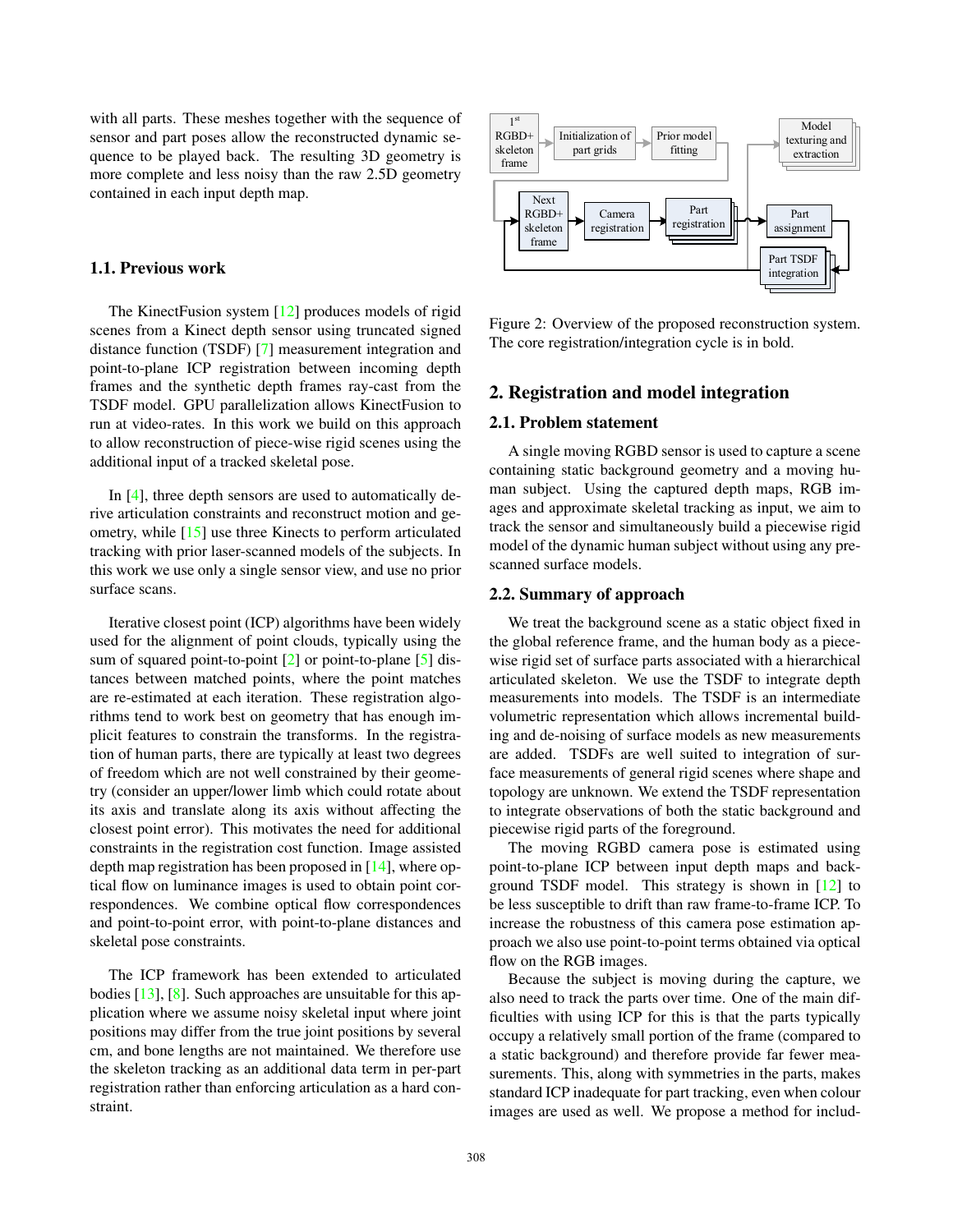ing noisy joint pose data from the skeletal track in the part registration in order to initialize part pose at the start of registration and also as an extra constraint in the optimization.

In practice, the bounds of two or more part volumes often partially overlap with one another. To mitigate the generation of spurious geometry in the reconstructed surfaces, a mechanism is therefore required for the assignment of surface measurements to individual parts. This part data association approach is based on the measurement's relative proximity to simple prior models of each part, trained for the subject online using the first depth frame.

### 2.3. Definitions

All subscripted matrices **T** denote  $4 \times 4$  rigid body transforms. For example the (known and fixed) pose matrix of the colour sensor relative to the depth sensor is  $T_{cd}$  (and  $\mathbf{R}_{cd}$  and  $\mathbf{t}_{cd}$  are its rotation matrix and translation vector components, respectively). The depth and RGB sensors have known and fixed  $3 \times 3$  camera matrices  $\mathbf{K}_d$  and  $\mathbf{K}_c$ , respectively. The depth sensor pose at the first frame,  $\mathbf{T}_0^d = \mathbf{I}$ <br>is defined as the global coordinate system. The sensor may is defined as the global coordinate system. The sensor may move from frame having pose  $\mathbf{T}_k^d$  at frame k.

Let a dot above a 3-vector **u** denote its homogeneous form  $\mathbf{u} := [\mathbf{u}^T \quad 1]^T$  and  $\mathbf{K}$  denote the  $4 \times 4$  homogeneous form of **K**. In a similar vein, let  $\dot{T}$  denote the  $3 \times 4$  matrix formed by discarding the last row of a transform **T**. The operator  $ρ$  denotes conversion from homogeneous to image pixel coordinates:  $\rho([x \ y \ z \ 1]^T) := (|x/z|, |y/z|).$ <br>The input to the system is a sequence of frames  $F_1$ .

The input to the system is a sequence of frames  $F_k :=$  ${D_k, C_k, S_k}$  where  $D_k$  is a depth map,  $C_k$  is an RGB image and  $S_k$  is the skeletal pose estimate at frame index k.

The depth map  $D_k := \{d_k(u,v): 0 \le u < w_d, 0 \le v \}$  $v < h_d$  where  $d_k(u, v)$  is the measured depth in metric units at pixel coordinates  $(u, v)$  and  $h_d$  and  $w_d$  are the image dimensions. For pixels where no measurement is available  $d_k = 0$ . We define a point map as  $V_k := \{ \mathbf{v}_k(u, v) : 0 \leq$  $u < w_d, 0 \le v < h_d$  where

$$
\mathbf{v}_k(u,v) = d_k(u,v) \mathbf{K}_d^{-1} [u \quad v \quad 1]^T \tag{1}
$$

is the re-projected depth point in depth sensor coordinates, from which a normal map  $N_k := \{n_k(u, v): 0 \le u$  $w_d, 0 \le v < h_d$  is estimated using nearest neighbours [12].

The RGB image  $C_k := \{c_k(u, v): 0 \le u < w_c, 0 \le v$  $v < h_c$  where  $c_k(u, v)$  is the measured RGB vector at pixel coordinates  $(u, v)$  and  $h_c$  and  $w_c$  are the image dimensions.

The input skeletal pose estimate  $S_k := \{J_k^j : 0 \leq k \}$  where  $n$  is the number of joints. A joint  $I_j^j$ .  $j < n$ } where *n* is the number of joints. A joint  $J_k^j :=$ <br> $\left(\mathbf{T}^j, n^j, t^j\right)$  consists of a ness  $\mathbf{T}^j$  (with the dath can  ${\bf T}_k^j, r_k^j, t_k^j$ , consists of a pose  ${\bf T}_k^j$  (w.r.t. the depth sensor coordinate system), and pose estimation confidences  $r_k^j \in [0,1]$  and  $t_k^j \in [0,1]$  for the joint position and ori-<br>entation respectively entation, respectively.



Figure 3: Left: skeletal pose. Centre: defining part pose and size in terms of joint poses. Right: initialized part sized and positions.

We define a part as  $P_i := \{G_i, \mathbf{s}_i, \mathbf{t}_i^o, \mathbf{T}_k^i\}$  where  $G_i$  is voyel give  $f_i$  is voyel size (in metric units)  $f_i^o$  is its voxel grid,  $s_i$  is the voxel size (in metric units),  $t_i^o$  is the metric offset between the grid coordinate origin and the origin of the local coordinate system of the part, and  $\mathbf{T}_k^i$  is the global pose of the part at frame  $k$ . We define a voxel grid as  $G_i := \{ \{ f_i(u, v, w), g_i(u, v, w) \} : 0 \le u < w_i, 0 \le u \le h, 0 \le w \le d, \}$  where  $f_i(u, v, w)$  and  $g_i(u, v, w)$  are  $v < h_i, 0 \le w < d_i$  where  $f_i(u, v, w)$  and  $g_i(u, v, w)$  are,<br>respectively the signed distance value and weight at voyel respectively, the signed distance value and weight at voxel position  $(u, v, w)$ , and  $w_i$ ,  $h_i$  and  $d_i$  are, the width, height and depth in voxels, respectively.

#### 2.4. Skeletal model and initialization of parts

Our representation consists of two volumetric models which are simultaneously built from the RGBD observations: a global rigid background scene model  $P_{ba}$  and a generic piecewise rigid model consisting of  $m$  human body parts  $P_h := \{P_0, \ldots, P_{(m-1)}\}.$  The parts in  $P_h$  have their grid dimensions and coordinate system defined using the skeletal data from the first frame  $S_0$  (refer to Figure 3). The known skeleton joint connectivity defines a base and end joint for each part. Let  $\lambda(i)$  denote index of the base joint of part  $P_i \in P_h$ . The base joint pose of the part defines the part coordinate system with the part bone along one of its axes. Thus given this origin and orientation, it remains to set the six sides of the grid. The sides orthogonal to the bone axis are set using the base and end joint positions, the sides parallel to the bone axis are set based on expected anthropometric ratios for limb width to length dimensions giving part volumes which are sufficient to enclose the part surface.

#### 2.5. Camera and part registration

In a reconstruction cycle at time  $k$ , we refer to the current frame <sup>k</sup> as the *source* and the previous frame <sup>k</sup>−1 as the *target*. We define  $F_{k-1}^i := \{D_{k-1}^i, C_{k-1}, S_{k-1}\}\)$ , where  $D_{k-1}^i$ <br>is a synthetic version of  $D_{k-1}$  obtained by ray-casting into is a synthetic version of  $D_{k-1}$  obtained by ray-casting into the current estimated model  $G_i$  from the perspective of the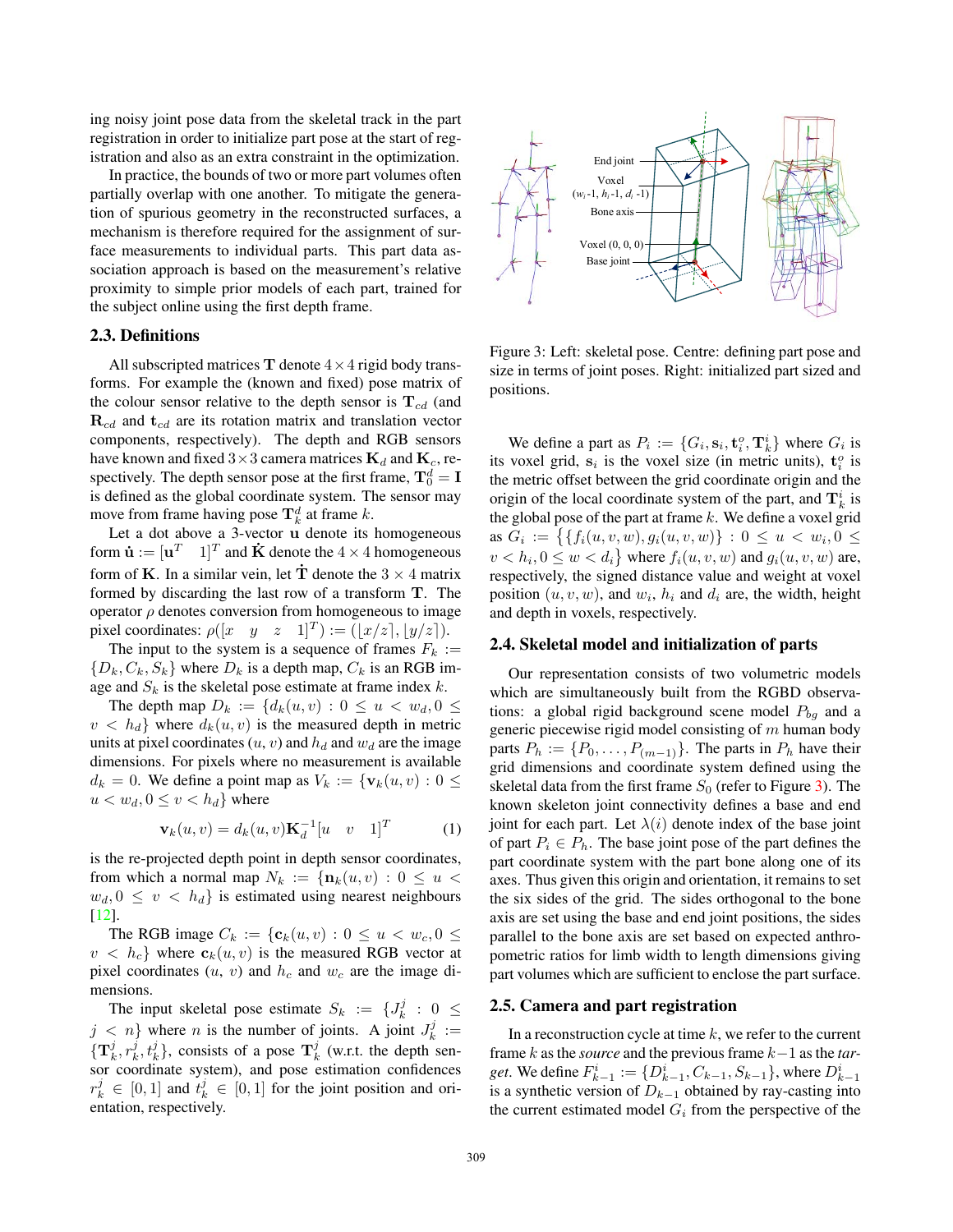depth camera at frame  $k - 1$  [12].

The depth camera pose  $\mathbf{T}_k^d$  is estimated by registering  $F_k$ against  $F_{k-1}^{bg}$  using  $\mathbf{T}_{k-1}^{d}$  as initialization. Then for each human part  $P_i \in P_h$  we estimate pose  $\mathbf{T}_k^i$  by registering  $F_k$  against  $F_{k-1}^i$  using the estimated skeletal pose from  $S_k$ as initialization. Note that in the case of background part registration the camera moves and the part is fixed in global coordinates (moving source), but in the case of human part registration, the camera is fixed and the part moves (moving target). However, we find it more convenient to have a unified formulation for both camera and part registration. Therefore for each  $P_i \in P_h$  we re-register the camera using  $P_i$  to give an 'apparent camera pose'  $\mathbf{T}_k^{d,i}$  and then obtain the actual part pose  $\mathbf{T}_k^i$  using the inverse of apparent camera pose change:

$$
\mathbf{T}_{k}^{i} = (\mathbf{T}_{k}^{d,i} (\mathbf{T}_{k}^{d})^{-1})^{-1} \mathbf{T}_{k-1}^{i}.
$$
 (2)

The aim of registration is to find the rigid body transform that brings source points  $V_k$  into alignment with target points  $V_{k-1}^i$  according to an alignment cost function. The proposed registration system is based on ICP with point-topoint and point-to-plane distances as well as an additional constraint based on skeletal pose. At each iteration a cost function is minimized w.r.t. an incremental pose **T**. The per-iteration registration cost function for a part  $P_i$  at frame  $k$  is

$$
E_{i,k}(\tilde{\mathbf{T}}) = E_{i,k}^p(\tilde{\mathbf{T}}) + w_o E_{i,k}^o(\tilde{\mathbf{T}}) + w_s E_{i,k}^s(\tilde{\mathbf{T}})
$$
 (3)

where  $E_{i,k}^p(\tilde{\mathbf{T}})$  is the point-to-plane term,  $E_{i,k}^o(\tilde{\mathbf{T}})$  is the point-to-point term and  $E_{i,k}^s(\tilde{\mathbf{T}})$  is the skeletal pose term as described in the following subsections. Weights we and we described in the following subsections. Weights  $w<sub>o</sub>$  and  $w<sub>s</sub>$ control the relative contribution of each error term. We use equal weighting for projective and and optical flow matches  $(w<sub>o</sub> = 1)$  and set  $w<sub>s</sub> = 3000$ . (The relatively large weighting for  $w_s$  compensates for the relatively small number of skeletal constraints compared to depth data-points.)

An important part of the registration is the data association process. Formally, we define a data association as the assignment of each source depth point  $\mathbf{v}_k(u_s, v_s)$  to a target depth point  $\mathbf{v}_{k-1}(u_t, v_t)$  via a function  $\Omega: (u_s, v_s) \rightarrow$  $(u_t, v_t)$ . We use the projective data association algorithm [3] defined as

$$
\Omega_p(u_s, v_s) = \rho \left( \dot{\mathbf{K}}_d (\mathbf{T}_{k-1}^d)^{-1} \mathbf{T}_k^d \dot{\mathbf{v}}_k(u_s, v_s) \right)
$$
(4)

and also an optical flow-based data association  $\Omega_o(u_s, v_s)$ similar to [14], where the 3D depth point correspondences are inferred via the 2D correspondences from optical-flow on the images.

The point-to-plane distance is generally preferred over point-to-point as it tends to converge faster. However it does not constrain the transform when the geometry is highly

uniform, even when given matches obtained using another modality (*e.g*. optical flow on images). We therefore opt to use both types of distance in the registration.

The point-to-plane error term  $E_{i,k}^p(\tilde{\mathbf{T}})$  which uses the viertive matches is defined as projective matches is defined as

$$
E_{i,k}^{p} = \sum_{\Omega_{p}(u,v)\neq\text{null}} (\mathbf{\dot{\tilde{T}}T}_{k}^{d} \mathbf{\dot{v}}_{k}(u,v) - \mathbf{\dot{\tilde{T}}}_{k-1}^{d} \mathbf{\dot{\tilde{v}}}_{k-1}^{i} (\Omega_{p}(u,v))) \cdot \mathbf{n}_{k}(u,v).
$$
\n(5)

and the point-to-point term  $E_{i,k}^o(\tilde{\mathbf{T}})$  which uses the optical flow matches is defined as flow matches is defined as

$$
E_{i,k}^o = \sum_{\Omega_o(u,v)\neq \text{null}} ||\mathbf{\dot{\tilde{T}}} \mathbf{T}_k^d \mathbf{\dot{v}}_k(u,v) - \mathbf{\dot{T}}_{k-1}^d \mathbf{\dot{v}}_{k-1}^i (\Omega_o(u,v))||^2.
$$
\n
$$
(6)
$$

### 2.5.1 Skeletal pose constraints

The registration of each human part  $P_i \in P_h$  employs additional constraints which serve to minimize the difference between its pose  $\mathbf{T}_k^i$  and the pose of its corresponding joint  $J_k^{\lambda(i)} \in S_k$ ,  $\mathbf{T}_k^{j_i}$ . We minimise the squared distance between the transform origins

$$
t^2 = ||\mathbf{t}_k^i - \mathbf{t}_k^{j_n}||^2
$$
 (7)

and the squared angles between coordinate axes,

$$
\theta_x^2 \approx ||\mathbf{R}_k^i \hat{\mathbf{i}} - \mathbf{R}_k^{j_n} \hat{\mathbf{i}}||^2
$$
  
\n
$$
\theta_y^2 \approx ||\mathbf{R}_k^i \hat{\mathbf{j}} - \mathbf{R}_k^{j_n} \hat{\mathbf{j}}||^2
$$
  
\n
$$
\theta_z^2 \approx ||\mathbf{R}_k^i \hat{\mathbf{k}} - \mathbf{R}_k^{j_n} \hat{\mathbf{k}}||^2
$$
\n(8)

where  $\hat{i}$ ,  $\hat{j}$  and  $\hat{k}$  are the unit basis vectors and a small angle assumption has been used to replace angles with straight line distances between the basis vectors, as depicted in Figure 4. The prior skeletal pose constraint term is defined as

$$
E_{i,k}^{s} = t_k^{\lambda(i)} ||\mathbf{t}_k^i + \tilde{\mathbf{t}} - \mathbf{t}_k^{\lambda(i)}||^2
$$
  
+ 
$$
(1/3)r_k^{\lambda(i)}(||\tilde{\mathbf{R}}\mathbf{R}_k^i\hat{\mathbf{i}} - \mathbf{R}_k^{j_n}\hat{\mathbf{i}}||^2
$$
  
+ 
$$
||\tilde{\mathbf{R}}\mathbf{R}_k^i\hat{\mathbf{j}} - \mathbf{R}_k^{j_n}\hat{\mathbf{j}}||^2
$$
  
+ 
$$
||\tilde{\mathbf{R}}\mathbf{R}_k^i\hat{\mathbf{k}} - \mathbf{R}_k^{j_n}\hat{\mathbf{k}}||^2)
$$
 (9)

where the position and orientation constraints have been weighted by the confidences of the input skeletal track.

#### 2.5.2 Optimization

Assuming small incremental rotations and linearising the rotation matrices, the cost function (3) can easily be written as a  $6 \times 6$  symmetric linear system of the form  $\sum \mathbf{A}^T \mathbf{A} \mathbf{x} =$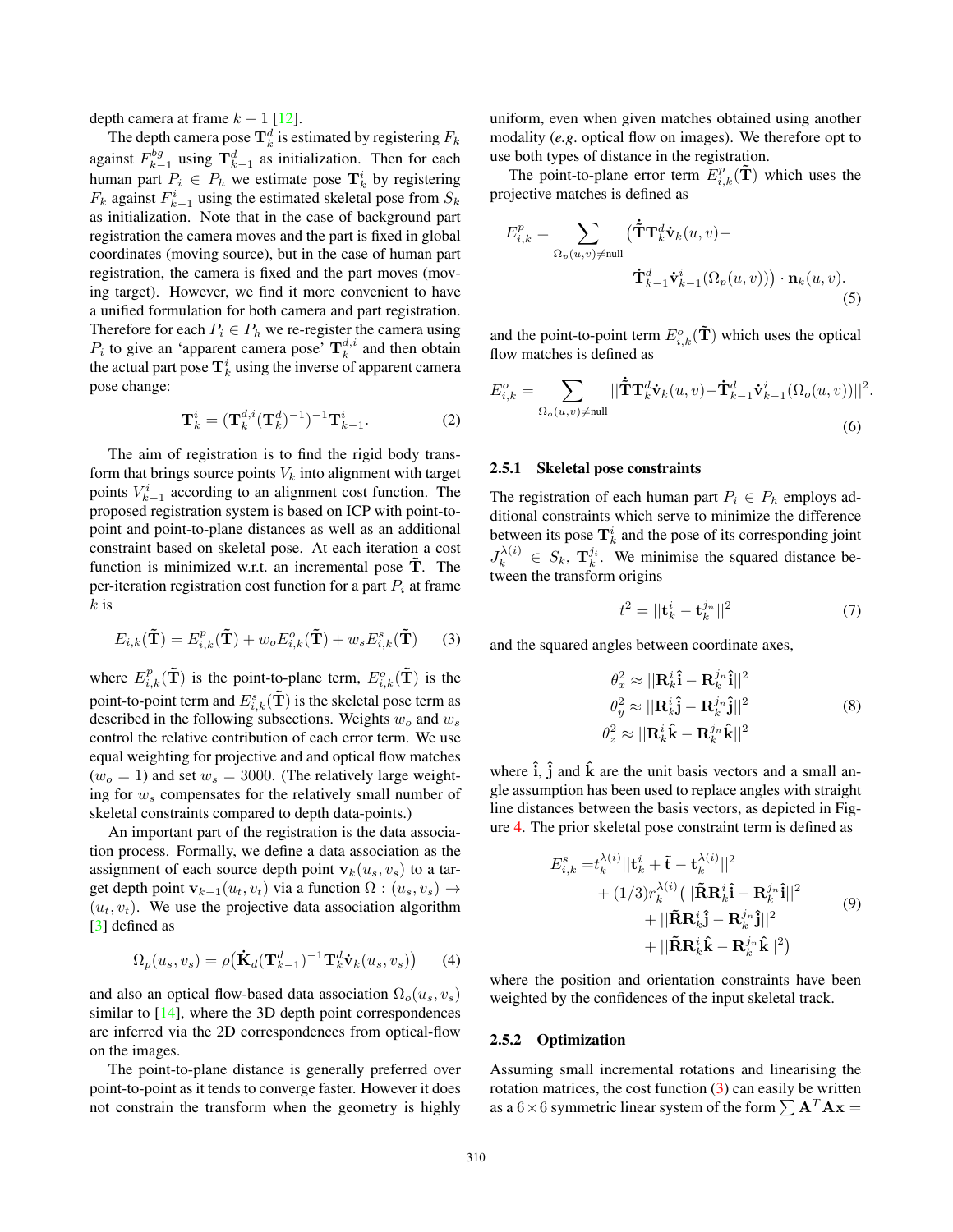

Figure 4: Position and orientation constraints based on relative pose between part and its joint from the skeleton. Pointto-point distances approximate angles in the rotation constraints.

 $\sum \mathbf{A}^T \mathbf{b}$  and solved for the 6D incremental transform vector **x** using Cholesky decomposition (similar to [12]). The incremental transform  $x$  is used to generate  $T$  which is composed onto  $\mathbf{T}_k^{d,i}$  at each iteration.

# 2.6. Measurement integration

After the camera pose and all part poses for new frame  $F_k$  have been estimated, each of the raw measured surface points  $\mathbf{v}_k(u, v) \in V_k$  is integrated into the background model  $P_{bg}$  and/or part models  $P_h$  as appropriate. When  **occupies the voxel grid of more than one part, there** is a risk of incorrectly updating the surface models such that surfaces measurements from one part (*e.g*. the upper arm) may be integrated into the surface model of another (*e.g*. the thorax). Furthermore it is often the case that the background volume  $P_{bq}$  overlaps completely with the parts in  $P_h$ . We therefore assign each observation  $v_k$  to a single part.

#### 2.6.1 Prior on part surface geometry

The assignment decision is ambiguous when the depth point occupies two or more body parts. In these cases we make use of a simple prior surface model representing the approximate size and shape of each part. The prior model  $C_i$  for each part  $P_i \in P_h$  is a cylinder or elliptic cylinder aligned with and centred on  $P_i$ 's bone axis (requiring only 1 or two parameters to be estimated). For the head and limb parts we use a cylinder, for the trunk parts we use elliptic cylinders (Figure 5). While fitting algorithms such as RANSAC could be used, we find it sufficient to fit by exhaustive sampling of the permitted range of radii (in increments of 15 mm) and choosing the radii which lead to the highest number points in the first frame depth point map  $V_0$  falling within a tolerance distance of its candidate (elliptic) cylinder. As shown in Figure 2, this fitting process is performed once (prior to the commencement of the reconstruction cycle).



Figure 5: Using measured depth points to fit cylinders/elliptic cylinder prior surface models depth map surface measurements. The rectangles are the grid boundaries and dotted grey lines are the true surface.

#### 2.6.2 Assignment of depth measurements to parts

Let the function  $c(P_i, \mathbf{v}_k(u, v))$  denote the distance between  $\mathbf{v}_k(u, v)$  and the fitted elliptic cylinder for  $P_i$ . Let the operator  $\Psi(\mathbf{v}_k(u, v), P)$  denote the number of parts in a set of parts P that are occupied by  $v_k(u, v)$ . Algorithm 1 defines the part assignment rules, which assign depth points to the closest prior surface model in cases of part overlap. Figure 6 illustrates the approach.

Algorithm 1 Assignment of depth points to parts (the indices of  $\mathbf{v}_k(u, v)$  have been omitted for brevity)

| if $\Psi(\mathbf{v}_k, P_{bq}) = 1$ and $\Psi(\mathbf{v}_k, P_h) = 0$ then                    |
|-----------------------------------------------------------------------------------------------|
| $\mathbf{v}_k$ is assigned to $P_{ba}$                                                        |
| else if $\exists P_i \in P_h : \Psi(\mathbf{v}_k, P_i) = 1$ and $\Psi(\mathbf{v}_k, P_h) = 1$ |
| then                                                                                          |
| $v_k$ is assigned to $P_i$                                                                    |
| else if $\Psi(\mathbf{v}_k, P_h) > 1$ then                                                    |
| $\mathbf{v}_k$ is assigned to argmin $c(P_i, \mathbf{v}_k)$                                   |
| $P_i \in P_h$ : $\Psi(\mathbf{v}_k, P_i) = 1$                                                 |
| else                                                                                          |
| $v_k$ is assigned to null                                                                     |
| end if                                                                                        |

While it is important not to introduce *surfaces* into the wrong part, it is also important that observed *free space* is integrated into all parts which lie between that surface and the depth camera, otherwise any spurious geometry in free space between the measured point and the depth sensor camera would be allowed persist.

We define a function  $\phi_i(u, v, w) :=$ <br> $g(s_i)[u, v, w]^T + t^0$  which transforms from yovel  $diag(s_i)[u \quad v \quad w]^T + \mathbf{t}_i^0$  which transforms from voxel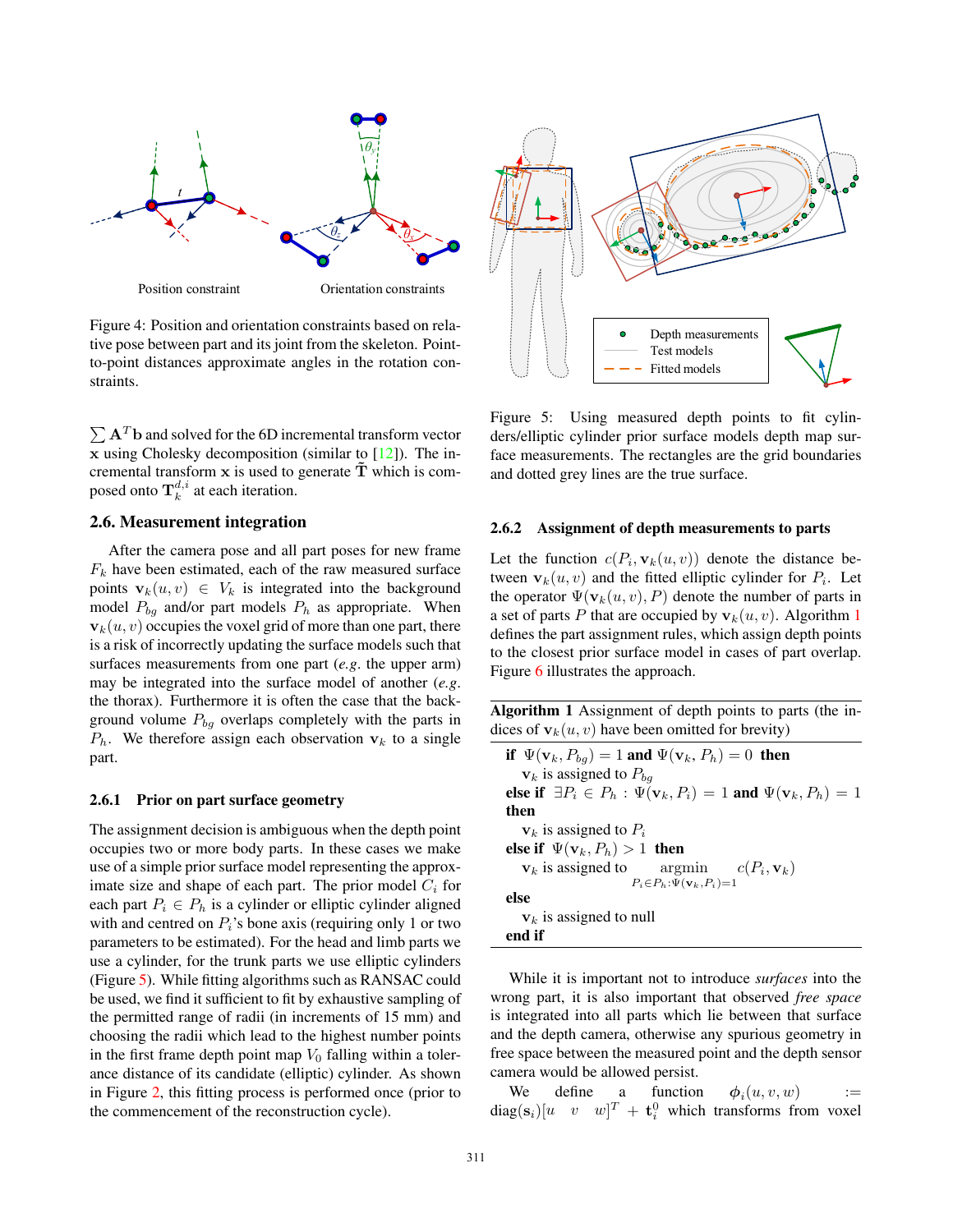

Figure 6: Integration of measurements with multiple rigid parts. Note that in the variable SDF region (dashed blue) a depth point only contributes to the part to which it was assigned, but in the free-space SDF region (red) it may contribute to any parts along its line of sight.

index coordinates to local part coordinates. The projective signed distance  $\hat{f}_i^m(u, v, w)$  between a voxel  $(u, v, w)$  and its associated denth point  $\bf{v}_i$ , is: its associated depth point  $v_k$  is:

$$
\hat{f}_i^m(u, v, w) = \pm ||\mathbf{v}_k \big(\rho (\dot{\mathbf{K}}_d(\mathbf{T}_k^d)^{-1} \mathbf{T}_k^i \dot{\phi}_i(u, v, w))\big) \n- \mathbf{I}_{3\times 4}(\mathbf{T}_k^d)^{-1} \mathbf{T}_k^i \dot{\phi}_i(u, v, w)||
$$
\n(10)

where the sign of  $\hat{f}_i^m$  is the sign of the z-value of the argument of the norm. The update rule is given by Algorithm 2, where  $g_i^m(u, v, w)$  is the weighting of the measure-<br>ment (constant in our case), u is the truncation distance and ment (constant in our case),  $\mu$  is the truncation distance and  $f_i^m(u, v, w)$  is the truncated version of  $\hat{f}_i^m(u, v, w)$ .

Algorithm 2 Multi-part voxel grid update rules for part  $P_i \in \{P_{bg} \cup P_h\}$  at frame k

for  $\forall \{f_i(u, v, w), g_i(u, v, w)\}\in G_i$  do<br>if  $\left(\int \hat{f}^m(u, v, w) \right) \leq u$  and pixel is a **if**  $(|\hat{f}_i^m(u, v, w)| < \mu$  and pixel is assigned to  $P_i$ ) or  $(|\hat{f}^m_i(u,v,w)| \geq \mu)$  then  $\lim_{i} (u, v, w)| \ge \mu$ ) then<br> $\lim_{t \to (u, v, w)} \leftarrow (f, g) +$  $f_i(u, v, w) \leftarrow (f_i \cdot g_i + f_i^m \cdot g_i^m) / (g_i + g_i^m)$ <br> $g_i(u, v, w) \leftarrow g_i + g_i^m$  $g_i(u, v, w) \leftarrow g_i + g_i^m$ else do not update voxel  $(u, v, w)$ end if end for

# 3. Experimental results

We tested our system both qualitatively on real data from a consumer RGBD camera and quantitatively on synthetic

data with known ground truth articulated motion and surface shape. We use a skeletal model containing 15 joints from which we derive 11 parts (see Figures 3 and 1).

### 3.1. Real and virtual sensor

We used an Xtion Pro Live, which is based on the same PrimeSense sensor as the ubiquitous Kinect, but allows synchronization of the 30 fps  $640 \times 480$  RGB and depth stream and also allows locking of the RGB exposure and white balance (which helps make the final model texture more consistent). It was calibrated using a chart-based calibration tool to obtain  $\mathbf{K}_d$ ,  $\mathbf{K}_c$  and  $\mathbf{T}_{cd}$ .

We make use of an off-the-shelf depth map-based skeletal tracker from OpenNI's NiTE middle-ware to obtain the initial pose estimate  $S_k$  for each frame. The NiTE skeleton representation provides 15 joint position and orientation in the coordinate system of the depth sensor (Figure 3). The tracker exhibits significant amounts of jitter in the joint positions and bone length is not maintained. A significant limitation of the NiTE tracker is that it is unable to function in the presence of sensor motion<sup>1</sup>, therefore our real-world experiments are restricted to a fixed sensor.

We aim to make the synthetic data resemble Kinect data so that the evaluation gives some insight into expected realworld performance. Thus for the virtual camera we use the same resolution and calibration as the Xtion. We add Gaussian noise and quantize the depth maps following the Kinect noise model in [9], where the standard deviation of the depth map random noise and the quantization steps both increase quadratically with distance, reaching 4 cm and 7 cm respectively at 5 m. We also add a moderate amount of Gaussian noise to the RGB images (resulting in a PSNR of 34 dB).

### 3.2. Evaluation on synthetic sequences

We generated a synthetic scene containing a background 'lobby' set and an animated dynamic character (Figure 7a). The character was animated using skeletal motion from the CMU Motion Capture Database [6] (Subject 14, Trial 01 - 'boxing'), simplified to the NiTE skeleton representation and re-targeted to the character. Subsequently a mesh sequence of the moving character was created using Linear Blend Skinning [11] with skinning weights automatically calculated according to [1]. The final sequence of textured 3D models along with the skeletal motion sequence used to drive the character provide the ground-truth data for quantitative evaluation.

We generated two RGBD videos of the 'boxing' sequence - one with the static virtual sensor (689 frames) and the other with shaky hand-held motion (510 frames).

<sup>&</sup>lt;sup>1</sup>We believe this may be due to static background subtraction being used internally in the NiTE tracker.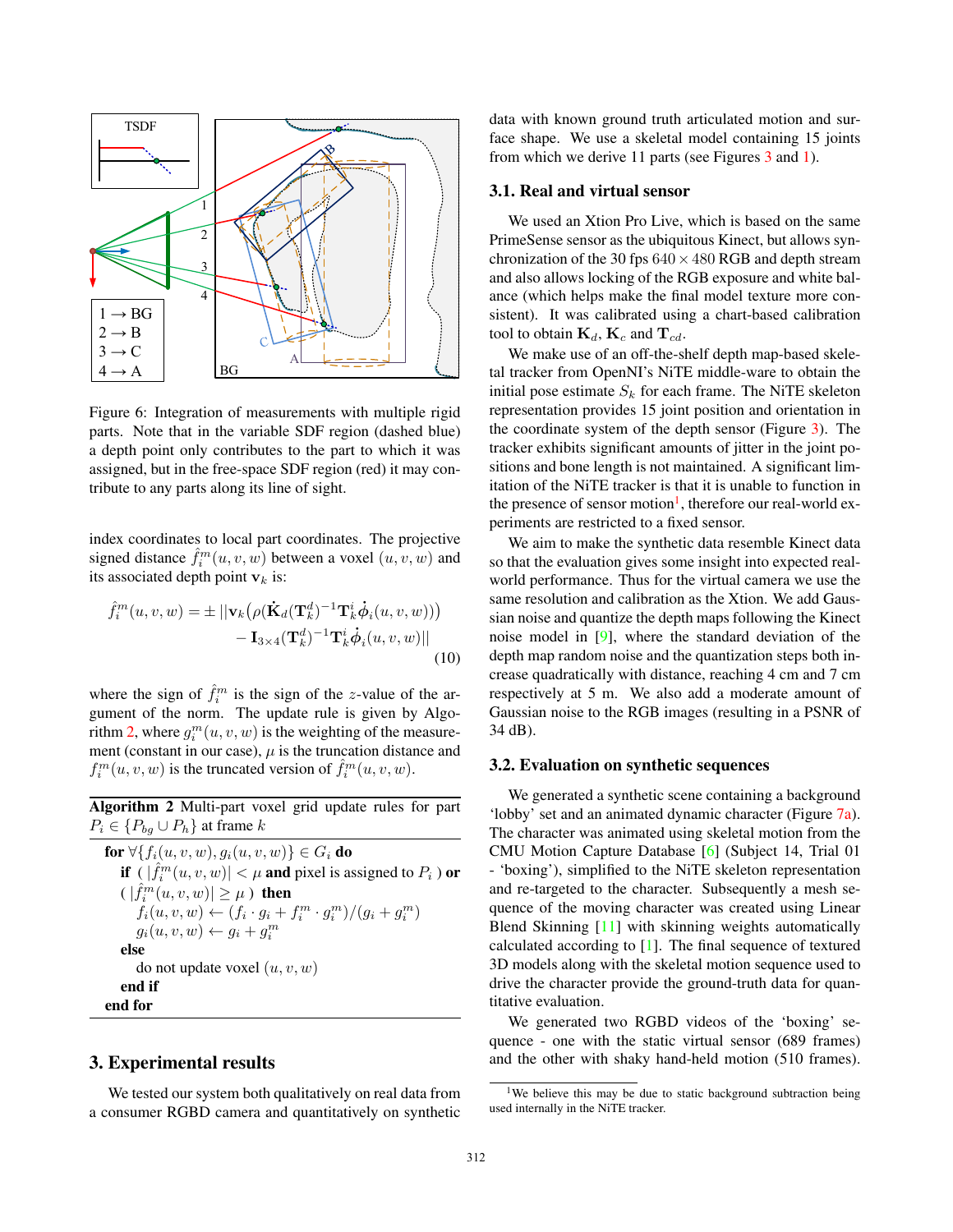We tested on both the noise-free and noise-corrupted versions of the data. For the noise corrupted sequences we also added Gaussian noise (with standard deviation 8.3 mm) to all joint positions in order to simulate the jitter of the real depth-map based skeletal tracker. Figure 7 shows selected results from this data. Videos of these results are provided in the supplementary material.

Figure 8 shows quantitative results for the synthetic sequences under different registration modes (obtained by disabling the appropriate terms in  $(3)$ ). Figure 8a illustrates how the model becomes more complete as new depth frames are integrated. The extensive motion of the character throughout the sequence results in the inclusion of most of the scene surface after about 200 frames, after which few new areas become visible to the camera (the back of the character is never fully visible to the camera).

We also determine whether or not our registration approach improves the tracking of the parts compared to the noisy skeletal tracking input. For this we compute statistics on the relative pose between each part's ground truth pose and its registered pose throughout the sequence. Figure 8b shows the RMS error in each component of the relative pose of the upper left arm over the noisy fixed camera sequence. The proposed surface registration reduces both the translation and orientation error compared to the noisy skeletal pose. Including the optical flow point-to-point constraints improves the orientation error compared to point-to-plane alone.

Figure 8c shows the camera tracking error (for the noisy sequence) for both standard ICP and for the proposed image assisted registration. Note that the optical flow assisted registration term maintains tracking to within a few cm throughout, while the standard ICP diverges.

To evaluate the reconstructed surface quality we compute the RMS distance between every vertex in the reconstructed surface and its closest point the ground-truth surface (at the first frame). A visualization of this is shown in Figure 7d. The RMS surface error for the fixed camera sequence was 10 mm for the clean data and 14 mm for the noisy input data. For the moving camera sequence it was 12 mm and 22 mm for clean and noisy input, respectively. The clean data results in more accurate surface reconstruction. This is because the depth data is less noisy and also because skeletal pose error does not contribute. In the case of the moving camera, the camera pose estimation step also further contributes to the error.

### 3.3. Evaluation on real sequences

Figure 9 shows the result of running the system on a real 'turning' sequence. The subject is roughly 2 m from the sensor, resulting in very noisy depth map input (left). If the noisy NiTE skeleton tracking alone is used as the pose, the resulting surface reconstruction is inaccurate and lacks



Figure 9: Normal colour-mapped visualization of the head in 'turning' sequence. From left to right: raw input frame, 3D reconstruction using noisy skeletal pose only, reconstruction using proposed registration.

detail (centre). However, when the proposed registration system is used, a more accurate and detailed model is produced (right). The complete sequence is given as a video in the supplementary material (along with a further 'star jump' sequence).

# 4. Conclusion and future work

We demonstrate a feasible approach to modelling of dynamic human geometry using a single RGBD sensor, producing a high quality piece-wise rigid model of a subject performing in a scene. The approach integrates noisy surface observations over time to reconstruct a complete surface with mid-resolution detail (creases, facial features) which are not visible/resolved in the individual depth images.

The dynamic scene is represented as a static background volume model and piece-wise rigid articulated volume structure. A novel data-association approach is introduced to robustly assign observations to the body parts in the presence of inter-part occlusion and overlap/close proximity. The novel representation is demonstrated to allow fusion of dynamic articulated surface observations over time to reconstruct a complete surface and integrate out sensor noise to resolve surface detail.

The proposed reconstruction system is 'online' in the sense that the required computational resources are independent of sequence length and it processes the frames sequentially. However, our implementation, while making use of the GPU, is not highly optimized and currently runs at <sup>∼</sup>2 fps on our hardware (GeForce GTX 560 Ti GPU, 3.4 GHz Intel Core i7 CPU).

Because of the piecewise rigid approach used, there is no concept of continuity at joints, therefore the extracted part surfaces exhibit seams between parts, which leads to visual artefacts. Future work will investigate extending the system for merging of the reconstructed geometry at the joints seems or using non-rigid representations for continuous integration between parts.